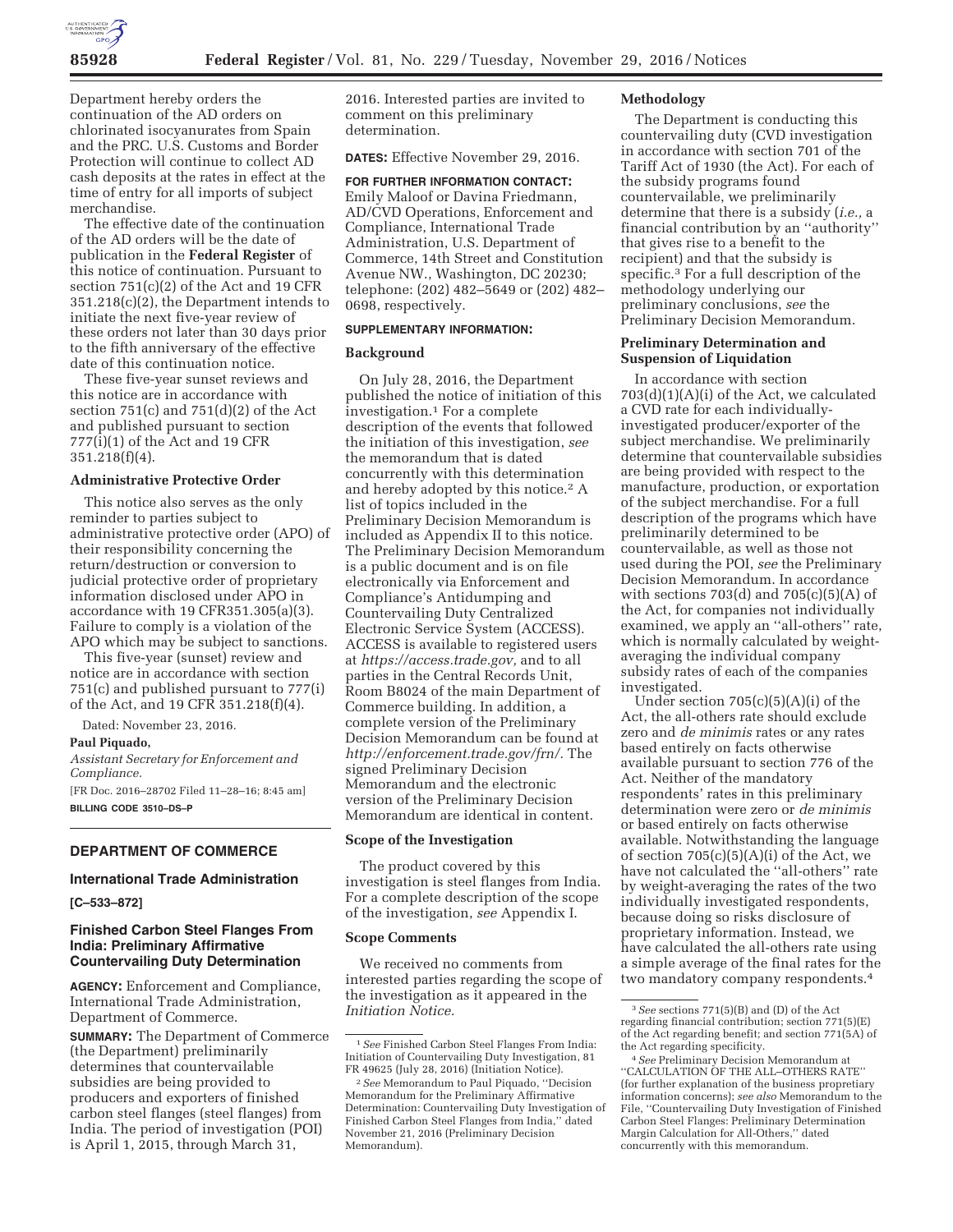We preliminarily determine the countervailable subsidy rates to be:

| Companv                                                                                                                   | Subsidy rate<br>(percent) |
|---------------------------------------------------------------------------------------------------------------------------|---------------------------|
| Norma (India) Limited, USK Exports Private Limited, UMA Shanker Khandelwal & Co., and Bansidhar Chiranjilal<br>All-Others | 2.76<br>3.66<br>3.21      |

In accordance with sections  $703(d)(1)(B)$  and  $(2)$  of the Act, we are directing U.S. Customs and Border Protection (CBP) to suspend liquidation of all entries of steel flanges from India that are entered, or withdrawn from warehouse, for consumption on or after the date of the publication of this notice in the **Federal Register**, and to require a cash deposit for such entries of merchandise in the amounts indicated above.

## **Verification**

As provided in section 782(i)(1) of the Act, we intend to verify the information submitted by the respondents prior to making our final determination.

## **U.S. International Trade Commission**

In accordance with section 703(f) of the Act, we will notify the *U.S. International Trade Commission* (ITC) of our determination. In addition, we are making available to the ITC all nonprivileged and non-proprietary information relating to this investigation. We will allow the ITC access to all privileged and business proprietary information in our files, provided the ITC confirms that it will not disclose such information, either publicly or under an administrative protective order, without the written consent of the Assistant Secretary for Enforcement and Compliance.

In accordance with section 705(b)(2) of the Act, if our final determination is affirmative, the ITC will make its final determination within 45 days after the Department makes its final determination.

### **Disclosure and Public Comment**

The Department intends to disclose calculations performed for this preliminary determination to the parties within five days of the date of public announcement of this determination in accordance with 19 CFR 351.224(b). Case briefs or other written comments may be submitted to the Assistant Secretary for Enforcement and Compliance no later than seven days after the date on which the final verification report is issued in this proceeding, and rebuttal briefs, limited to issues raised in case briefs, may be

submitted no later than five days after the deadline date for case briefs.5 A table of contents, list of authorities used, and an executive summary of issues should accompany any briefs submitted to the Department, pursuant to 19 CFR  $351.309(c)(2)$  and  $(d)(2)$ . This summary should be limited to five pages total, including footnotes.

Pursuant to 19 CFR 351.310(c), interested parties who wish to request a hearing must submit a written request to the Assistant Secretary for Enforcement and Compliance, U.S. Department of Commerce, filed electronically using ACCESS. An electronically-filed request must be received successfully, and in its entirety, by ACCESS by 5:00 p.m. Eastern Time, within 30 days after the date of publication of this notice. Requests should contain the party's name, address, and telephone number; the number of participants; and a list of the issues to be discussed. If a request for a hearing is made, the Department intends to hold the hearing at the U.S. Department of Commerce, 14th Street and Constitution Avenue NW., Washington, DC 20230, at a date, time, and specific location to be determined. Parties will be notified of the date, time, and location of any hearing. Parties should confirm by telephone the date, time, and location of the hearing two days before the scheduled date.

This determination is issued and published pursuant to sections 703(f) and 777(i) of the Act and 19 CFR 351.205(c).

Dated: November 23, 2016.

## **Paul Piquado,**

*Assistant Secretary for Enforcement and Compliance.* 

# **Appendix I**

#### **Scope of the Investigation**

The scope of this investigation covers finished carbon steel flanges. Finished carbon steel flanges differ from unfinished carbon steel flanges (also known as carbon steel flange forgings) in that they have undergone further processing after forging, including, but not limited to, beveling, bore threading, center or step boring, face machining, taper boring, machining ends or surfaces, drilling bolt holes, and/or deburring

or shot blasting. Any one of these postforging processes suffices to render the forging into a finished carbon steel flange for purposes of this investigation. However, mere heat treatment of a carbon steel flange forging (without any other further processing after forging) does not render the forging into a finished carbon steel flange for purposes of this investigation. While these finished carbon steel flanges are generally manufactured to specification ASME 816.5 or ASME 816.47 series A or series 8, the scope is not limited to flanges produced under those specifications. All types of finished carbon steel flanges are included in the scope regardless of pipe size (which may or may not be expressed in inches of nominal pipe size), pressure class (usually, but not necessarily, expressed in pounds of pressure, *e.g.,* 150, 300, 400, 600, 900, 1500, 2500, etc.), type of face (*e.g.,* flat face, full face, raised face, etc.), configuration (*e.g.,* weld neck, slip on, socket weld, lap joint, threaded, etc.), wall thickness (usually, but not necessarily, expressed in inches), normalization, or whether or not heat treated. These carbon steel flanges either meet or exceed the requirements of the ASTM A105, ASTM A694, ASTM A181, ASTM A350 and ASTM A707 standards (or comparable foreign specifications). The scope includes any flanges produced to the above-referenced ASTM standards as currently stated or as may be amended. The term ''carbon steel'' under this scope is steel in which: (a) Iron predominates, by weight, over each of the other contained elements: (b) The carbon content is 2 percent or less, by weight; and (c) none of the elements listed below exceeds the quantity, by weight, as indicated:

(i) 0.87 percent of aluminum; (ii) 0.0105 percent of boron; (iii) 10.10 percent of chromium; (iv) 1.55 percent of columbium; (v) 3.10 percent of copper; (vi) 0.38 percent of lead; (vii) 3.04 percent of manganese; (viii) 2.05 percent of molybdenum; (ix) 20.15 percent of nickel; (x) 1.55 percent of niobium; (xi) 0.20 percent of nitrogen; (xii) 0.21 percent of phosphorus; (xiii) 3.10 percent of silicon; (xiv) 0.21 percent of sulfur; (xv) 1.05 percent of titanium; (xvi) 4.06 percent of tungsten; (xvii) 0.53 percent of vanadium; or (xviii) 0.015 percent of zirconium. Finished carbon steel flanges are currently

classified under subheadings 7307.91.5010 and 7307.91.5050 of the Harmonized Tariff Schedule of the United States (HTSUS). They may also be entered under HTSUS subheadings 7307.91.5030 and 7307.91.5070. The HTSUS subheadings are provided for

<sup>5</sup>*See* 19 CFR 351.309; *see also* 19 CFR 351.303 (for general filing requirements).